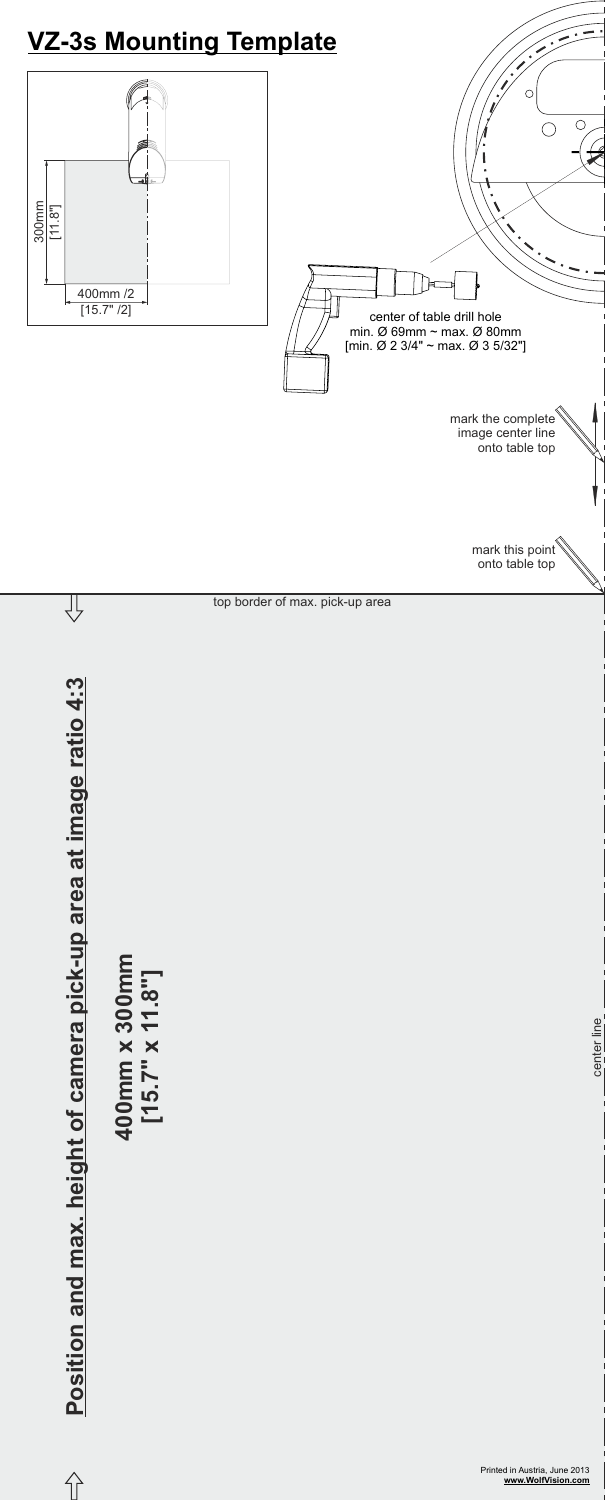

Turn swivel **top** plate to the end position in the opposite direction of desired closing down. Place the cut-out of the template onto the swivel top plate.

Move the template inclusive complete swivel until the bottom end and the center line of this template matches the markings on the table top.

Tighten the accessible screw, remove the template, turn the top plate of the swivel to access the other screw and tighten it.

> center line top border of max. camera pick-up area (400x300mm)